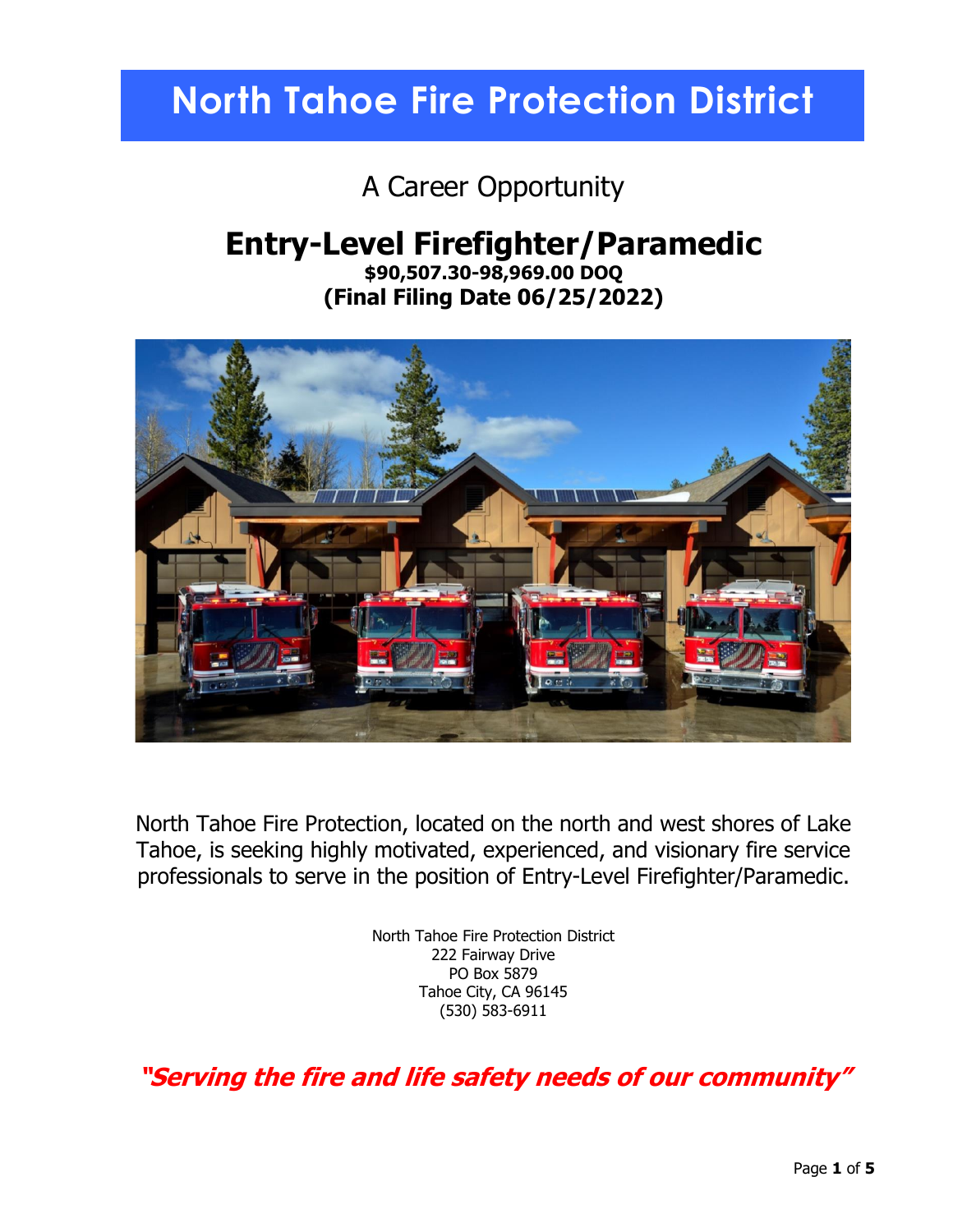### **About the District**

North Tahoe Fire Protection District was formed in 1993, following the consolidation of the Tahoe City Fire Protection District (Tahoe City, CA) and the North Tahoe Fire Protection District (Kings Beach, CA).

Currently, the District's 65 personnel support our mission: The North Tahoe Fire Protection District provides the highest possible level of fire and life safety, rescue and emergency medical service, fire prevention, and public education to the citizens and visitors of the communities we serve. Our communities are situated on 32 square miles on the north and west shores of Lake Tahoe.

This map helps illustrate the size of the District. North Tahoe Fire District boundaries are in the red and Meeks Bay Fire is in the yellow.



North Tahoe Fire Protection District has six fire stations within the District, located in Alpine Meadows, Tahoe City, Homewood, Dollar Hill, Carnelian Bay, and Kings Beach, and through an agreement with Meeks Bay Fire Protection District, two additional stations located in Meeks Bay and Tahoma. These stations are staffed by 51 uniformed personnel for nearly 15,000 residents within the area we serve.

The varied demographics of the District provide opportunities for its personnel to respond to emergencies in rural, suburban, and urban settings. The wide diversity of emergency incidents requires firefighters to be proficient in wildland fire fighting, structural firefighting, backcountry/technical rescue, swift water rescue, hazardous materials mitigation, and emergency medical services.

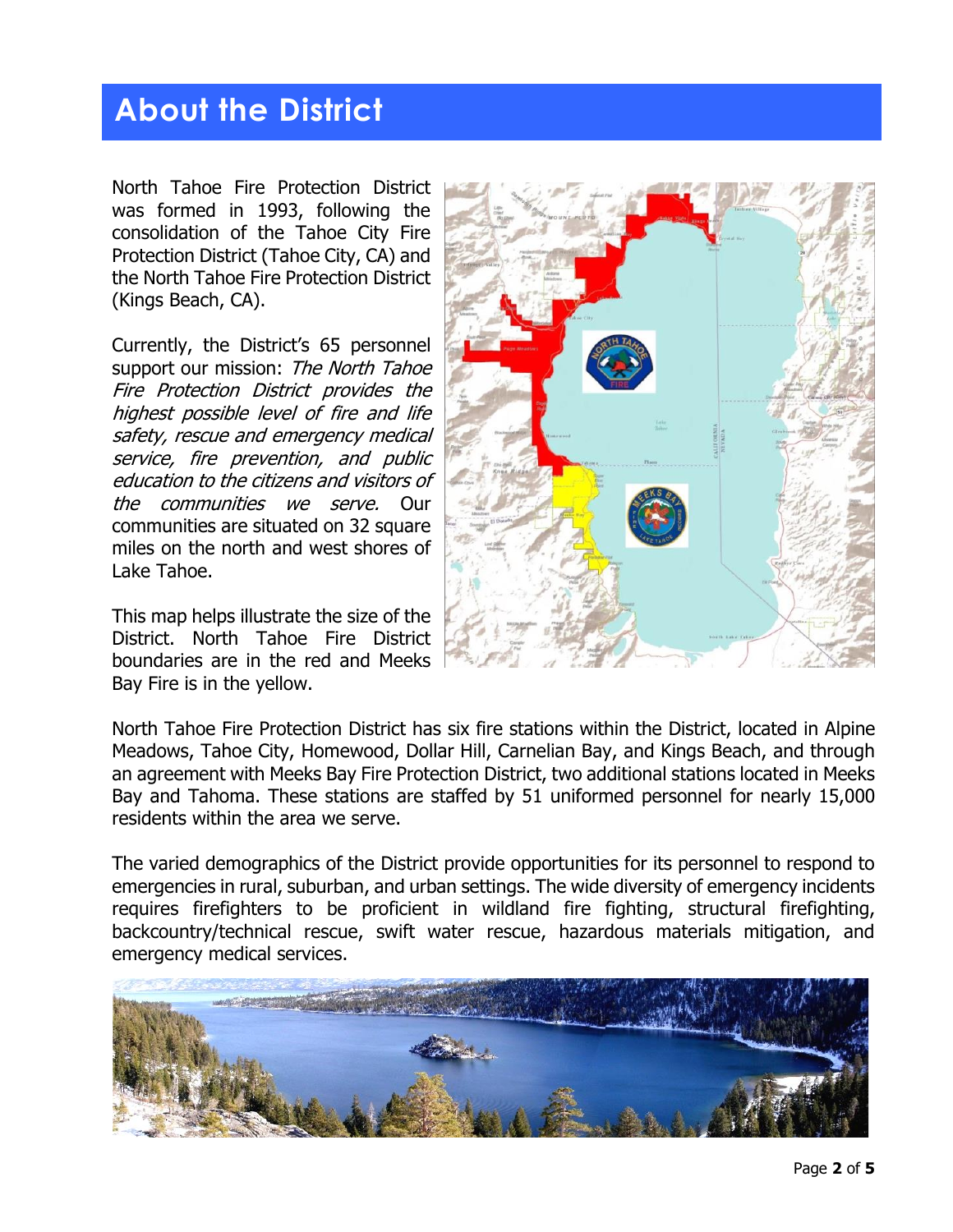# **About The Positions**

The North Tahoe Fire Protection District is currently accepting applications for current and future job openings from qualified individuals for the position of Entry-Level Firefighter/Paramedic. The eligibility list established from this recruitment will be used to fill current and future vacancies.

Successful applicants shall provide the highest possible level of fire, rescue, and pre-hospital emergency medical services as part of a firefighting/emergency services team. Position functional requirements: lay hose and direct fire streams, set ladders, ventilate buildings, provide salvage/overhaul, use hand and power tools; engage in wildland and urban interface firefighting; provide advanced life support emergency medical services; provide public education; assists in defensible space and prescribed burning programs; performs routine maintenance of station, apparatus, and equipment; assist in fire inspections, investigations, prevention, and pre-planning activities; participate in drills and training activities, and perform other related duties.

The applicant must maintain the physical endurance, muscular strength, and agility to satisfactorily perform the essential functions of a firefighter, specifically including but not limited to stooping, lifting and/or carrying heavy objects, running, crawling, walking on uneven surfaces, working safely in or adjacent to moving water, climbing ladders, pulling heavy hoses, and wearing and carrying heavy equipment.

### **Compensation and Benefits**

All salaries and benefits are per the current Memorandum of Understanding (MOU) with IAFF Local 3729:

| Typical pay and benefits for Firefighter / Paramedic Step A - C, effective January 2022      |                                     |
|----------------------------------------------------------------------------------------------|-------------------------------------|
| <b>Benefits</b>                                                                              | <b>ALS</b>                          |
| Annual Base Pay FF                                                                           | \$76,469.12 - \$84,331.52           |
| Paramedic Premium (ALS Pay)                                                                  | \$7,891.52                          |
| <b>FLSA Pay</b>                                                                              | $$2,361.06 - $2,581.80$             |
| Holiday Premium (4.5%)                                                                       | $$3,785.60 - $4,164.16$             |
| <b>Annual Uniform Allowance</b>                                                              | \$750.00                            |
| <b>Annual ALS CE Allowance</b>                                                               | \$600.00                            |
| * Medical Insurance premiums                                                                 | Single - \$9588 / Family - \$26,676 |
| * Dental Insurance premiums                                                                  | Single - \$621 / Family - \$1,943   |
| * Vision Insurance premiums                                                                  | Single - \$92 / Family - \$256      |
| * 100% of medical, dental and vision insurance premiums paid for employee and all dependents |                                     |
| All rates and details subject to Current MOU, and District Rules and Regulations.            |                                     |

#### **Additional Benefits:**

Public Employees Retirement System – retirement benefits dependent on employment tier and if candidate is considered a "Classic CalPERS member"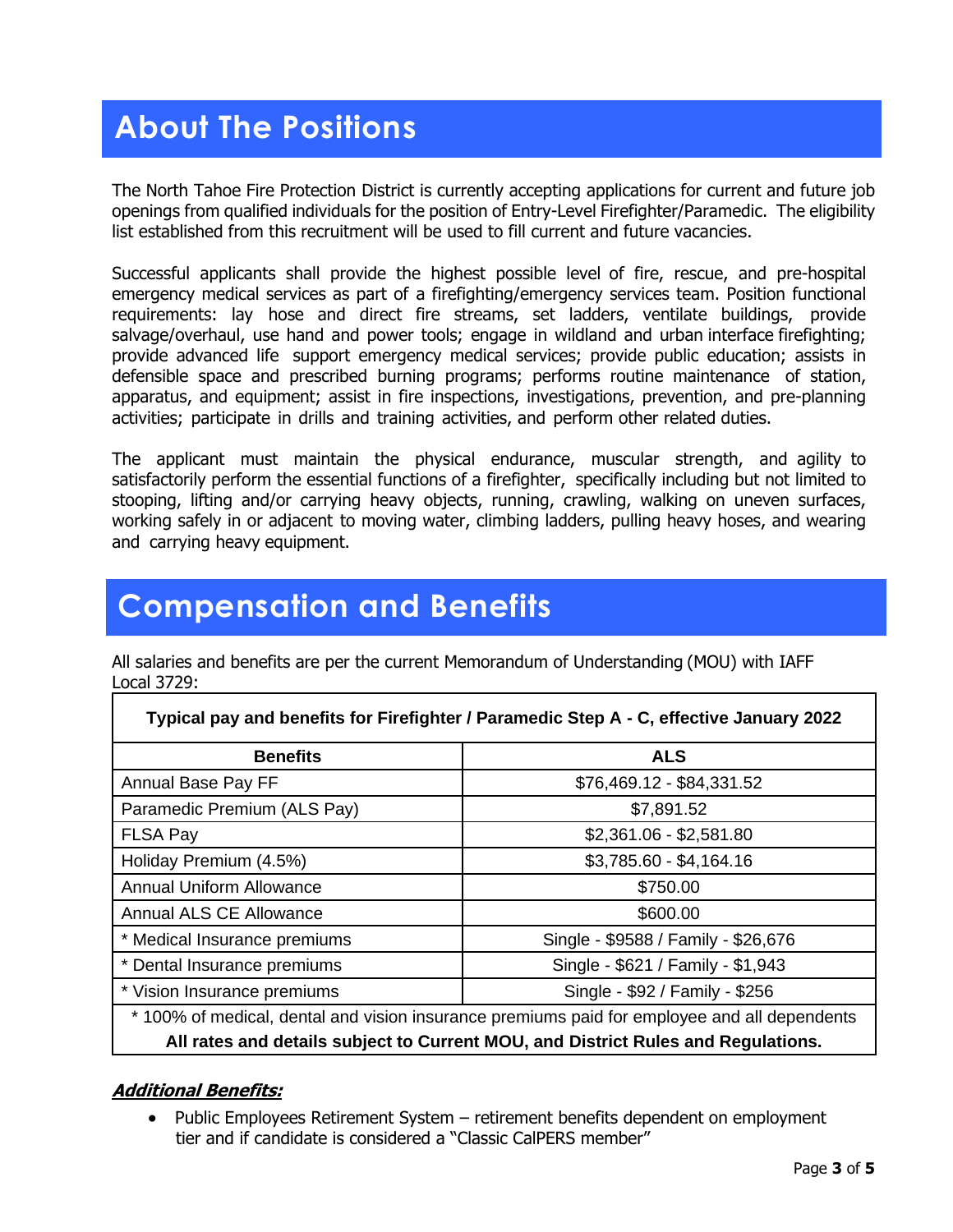- Employee pays the employee portion of their retirement contribution, and may pay a 2% cost share of the employer's portion (dependent on CalPERS classification)
- District pays the remainder of the employer's portion
- District paid medical, dental, and vision insurance premium for employee and family.
- Retiree health reimbursement plan (up to 100% coverage upon retirement for employee and family, dependent on length of service).
- District paid life and long-term disability insurance.
- Vacation accrual (6-20 shifts annually)
- Sick leave (12 shifts annually)
- Compensatory Time Off (CTO) (maximum accrual 216 hours)
- Longevity increases: 5% increase after initial 10 years of service with the District and a percentage increase every 5 years thereafter for a maximum 21.55%.

### **Minimum Requirements**

- Minimum of 18 years of age
- Current California Class C driver's license or equivalent
- \*High school diploma or equivalent
- \*Current CPAT card after September 1, 2021
- \*Current California State Paramedic License or National Registered Paramedic (California Licensed and local accreditation required within 60 days of appointment)
- \*California State Firefighter I; or IFSAC/ProBoard; or NFPA Firefighter I & II
- \*Current CPR certification to the Health Care Provider level
- \*Current PALS or PEPP certification

#### **\* Must be provided with the application**

### **Preferred and Desired Qualifications**

- \*California State Firefighter 2 or Equivalent
- Two years or equivalent of full-time experience as a firefighter/paramedic or paramedic within the last five years
- \*Associate's or Bachelor's degree
- \*CSFM Driver/Operator 1A and 1B, or equivalent
- California or Nevada Class C License with Firefighter Endorsement

#### **\* Please provide the application, under supplemental attachment, if applicable**